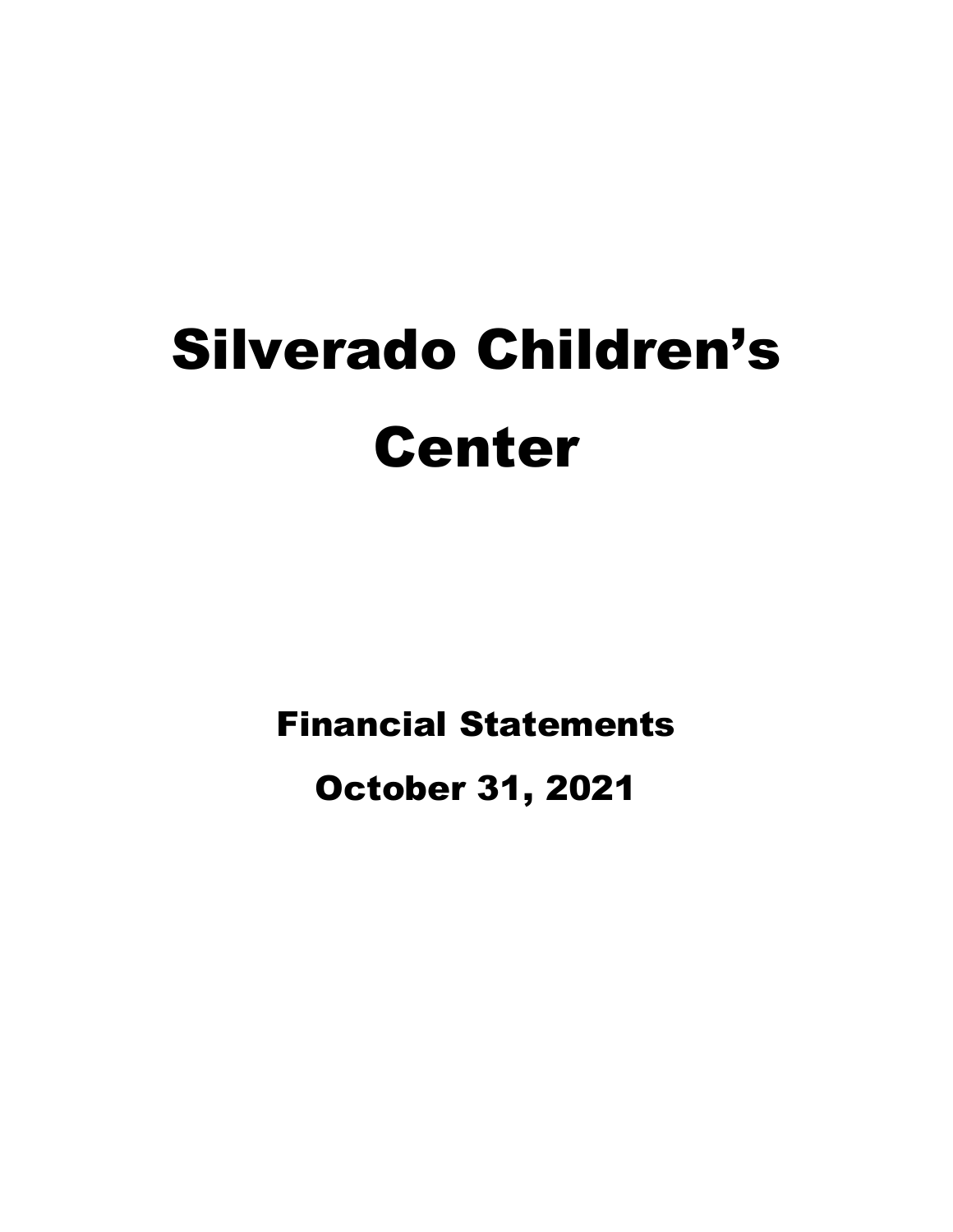## 8:40 PM Silverado Children's Center 11/09/21 Profit & Loss

#### Cash Basis October 2021

|                                                                            | <b>Oct 21</b>         | Jul - Oct 21           |  |
|----------------------------------------------------------------------------|-----------------------|------------------------|--|
| <b>Ordinary Income/Expense</b><br><b>Income</b>                            |                       |                        |  |
| 4010 Donations<br>4012 Animal Care Donations<br>6962 · Animal Care Expense | 0.00                  | 27.00                  |  |
| Total 4012 Animal Care Donations                                           | 0.00                  | 27.00                  |  |
| 4010 Donations - Other                                                     | 0.00                  | 44.57                  |  |
| Total 4010 Donations                                                       | 0.00                  | 71.57                  |  |
| 4080 · Registration Fees<br>4090 · Tuition                                 | 500.00<br>25,079.19   | 2,796.62<br>109,345.37 |  |
| <b>Total Income</b>                                                        | 25,579.19             | 112,213.56             |  |
|                                                                            |                       |                        |  |
| <b>Expense</b><br>6000 Advertising<br>6020 · Auto Expense                  | 0.00                  | 635.49                 |  |
| $6022 \cdot Gas$<br>6025 · Repairs & Maintenance                           | 0.00<br>0.00          | 45.39<br>52.47         |  |
| Total 6020 · Auto Expense                                                  | 0.00                  | 97.86                  |  |
| 6090 Dues & Subscriptions<br>6200 · Insurance Expense                      | 159.98                | 414.67                 |  |
| 6203 Health<br>6202 · Worker's Comp                                        | 603.02<br>649.58      | 1,809.06<br>1,299.16   |  |
| Total 6200 · Insurance Expense                                             | 1,252.60              | 3,108.22               |  |
| $6250 \cdot \text{License(s)}$<br>6254 Comm Care Facility                  | 0.00                  | 605.00                 |  |
| Total 6250 · License(s)                                                    | 0.00                  | 605.00                 |  |
| 6550 Office Expense                                                        |                       |                        |  |
| 6958 Staff Gift                                                            | 161.43<br>457.60      | 1,258.08               |  |
| 6957 · Furniture<br>6555 · Health & Safety                                 | 213.40                | 633.63<br>764.63       |  |
| 6554 · Paper Products                                                      | 85.91                 | 422.21                 |  |
| 6551 Internet Access                                                       | 74.28                 | 295.00                 |  |
| 6552 Office Supplies                                                       | 218.24                | 1,180.30               |  |
| 6553 Website                                                               | 0.00                  | 59.88                  |  |
| 6550 Office Expense - Other                                                | 230.61                | 336.52                 |  |
| Total 6550 · Office Expense                                                | 1,441.47              | 4,950.25               |  |
| 6640 · Legal & Prof Fees                                                   |                       |                        |  |
| 6642 · Legal<br>6644 · Bookkeeping                                         | 0.00<br>750.00        | 615.00<br>4,500.00     |  |
| Total 6640 Legal & Prof Fees                                               | 750.00                | 5,115.00               |  |
| 6790 · Salaries & Wages                                                    |                       |                        |  |
| 6793 Director<br>$6792 \cdot$ Staff                                        | 4,361.54<br>11,861.15 | 15,668.19<br>35,464.65 |  |
| Total 6790 · Salaries & Wages                                              | 16,222.69             | 51,132.84              |  |
| 6800 · Payroll Expenses                                                    |                       |                        |  |
| 6806 · Payroll Processing Fees                                             | 210.00                | 682.50                 |  |
| 6801 ETT                                                                   | 10.25                 | 25.49                  |  |
| 6803 Medicare                                                              | 571.70                | 1,782.68               |  |
| 6804 · Social Security                                                     | 1,381.03              | 4,647.59               |  |
| 6805 · SUI                                                                 | 245.56                | 620.09                 |  |
| 6800 · Payroll Expenses - Other                                            | 3,047.01              | 8,610.98               |  |
|                                                                            |                       |                        |  |
| Total 6800 · Payroll Expenses                                              | 5,465.55              | 16,369.33              |  |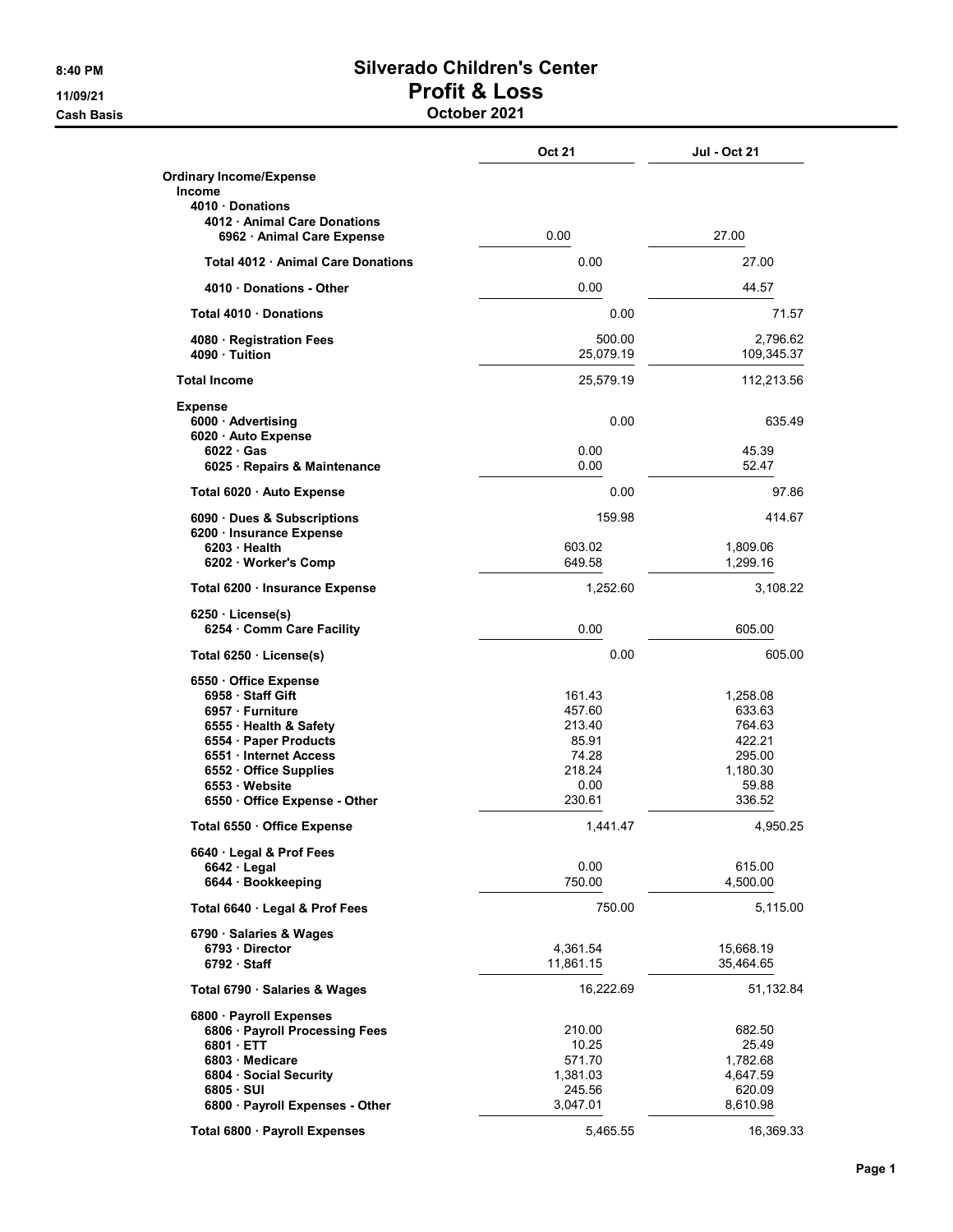**Cash Basis** 

# 8:40 PM Silverado Children's Center 11/09/21<br>
Cash Basis<br>
Cash Basis<br>
Cash Doctober 2021

| October 2021 |  |
|--------------|--|
|--------------|--|

|                                                   | <b>Oct 21</b> | <b>Jul - Oct 21</b> |
|---------------------------------------------------|---------------|---------------------|
| 6820 · Postage                                    | 0.00          | 11.00               |
| 6900 · Repairs & Mtce                             |               |                     |
| 6901 · Building/Grounds                           | 2,388.39      | 11,441.02           |
| 6903 · Equipment                                  | 0.00          | 2,478.36            |
| 6905 Janitorial                                   | 1.111.46      | 5,265.02            |
| 6900 Repairs & Mtce - Other                       | 310.22        | 993.94              |
| Total 6900 · Repairs & Mtce                       | 3,810.07      | 20,178.34           |
| 6930 Substitute Teacher Expense<br>6940 Utilities | 963.23        | 2,161.69            |
| 6941 Gas & Electric                               | 262.94        | 1,586.23            |
| 6943 Trash                                        | 277.13        | 401.76              |
| Total 6940 · Utilities                            | 540.07        | 1,987.99            |
| 6950 · Program Expense                            |               |                     |
| 6956 Consumables/Art Supplies                     | 43.41         | 514.84              |
| 6951 Animal Supplies                              | 251.80        | 2,434.82            |
| 6952 Curriculum Supp/Non Consumable               | 352.96        | 952.15              |
| 6955 · Snacks/Food                                | 553.85        | 2,328.22            |
| Total 6950 · Program Expense                      | 1,202.02      | 6,230.03            |
| 6970 · Telephone                                  | 74.90         | 428.96              |
| <b>Total Expense</b>                              | 31,882.58     | 113,426.67          |
| <b>Net Ordinary Income</b>                        | $-6.303.39$   | $-1,213.11$         |
| Net Income                                        | $-6,303.39$   | $-1,213.11$         |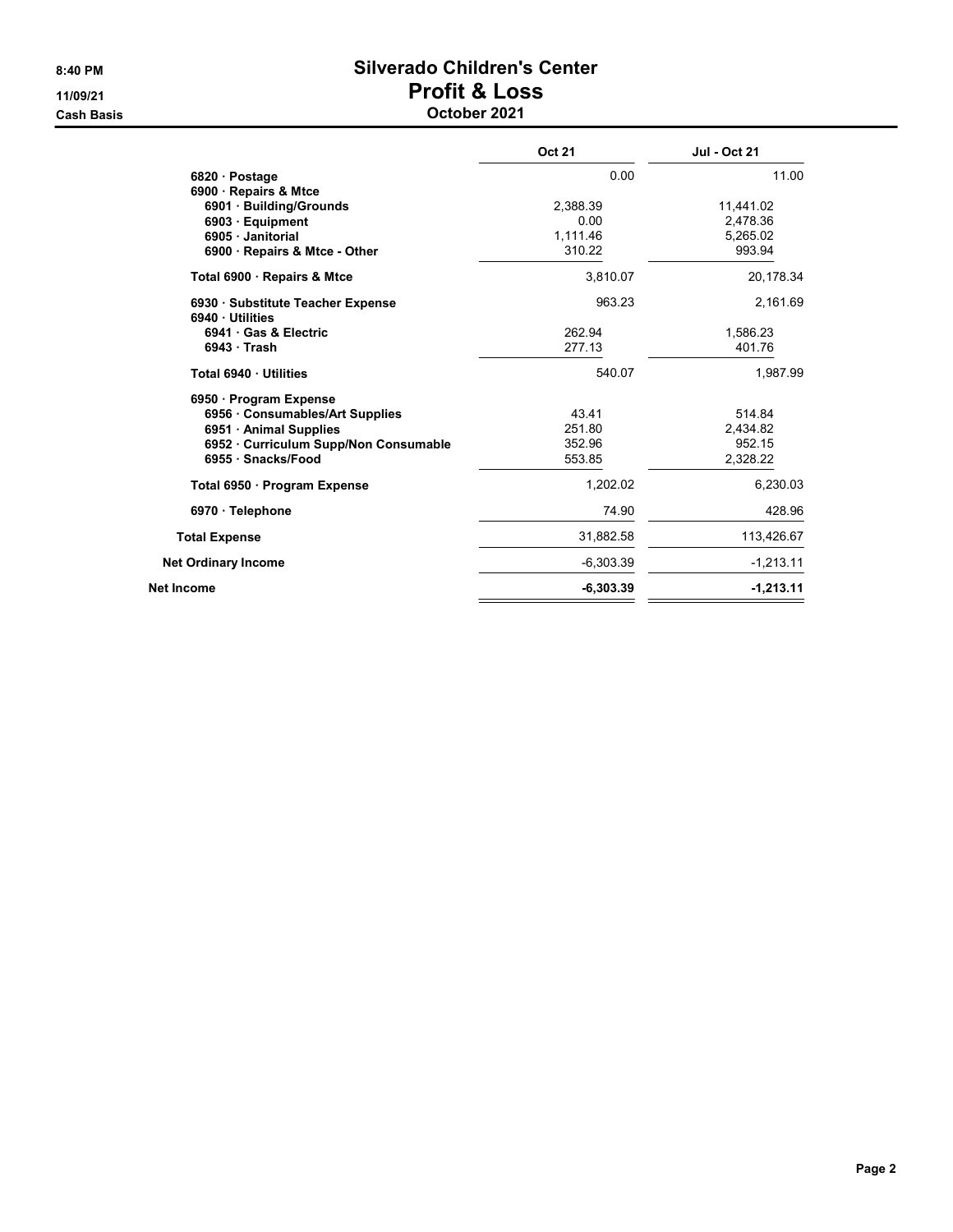#### 8:42 PM Silverado Children's Center 11/09/21 Profit & Loss

### Cash Basis July through October 2021

|                                  | <b>Jul 21</b> | Aug 21    | Sep 21    | <b>Oct 21</b> |
|----------------------------------|---------------|-----------|-----------|---------------|
| <b>Ordinary Income/Expense</b>   |               |           |           |               |
| <b>Income</b>                    |               |           |           |               |
| 4010 Donations                   |               |           |           |               |
| 4012 Animal Care Donations       |               |           |           |               |
| 6962 · Animal Care Expense       | 0.00          | 27.00     | 0.00      | 0.00          |
| Total 4012 Animal Care Donations | 0.00          | 27.00     | 0.00      | 0.00          |
| 4010 Donations - Other           | 32.67         | 0.00      | 11.90     | 0.00          |
| Total 4010 Donations             | 32.67         | 27.00     | 11.90     | 0.00          |
| 4080 · Registration Fees         | 1,150.00      | 921.62    | 225.00    | 500.00        |
| 4090 · Tuition                   | 25,865.35     | 22,691.89 | 35,708.94 | 25,079.19     |
| <b>Total Income</b>              | 27,048.02     | 23,640.51 | 35,945.84 | 25,579.19     |
| <b>Expense</b>                   |               |           |           |               |
| 6000 · Advertising               | 263.17        | 225.56    | 146.76    | 0.00          |
| 6020 · Auto Expense              |               |           |           |               |
| $6022 \cdot Gas$                 | 0.00          | 45.39     | 0.00      | 0.00          |
| 6025 · Repairs & Maintenance     | 52.47         | 0.00      | 0.00      | 0.00          |
| Total 6020 · Auto Expense        | 52.47         | 45.39     | 0.00      | 0.00          |
| 6090 · Dues & Subscriptions      | 29.98         | 64.73     | 159.98    | 159.98        |
| 6200 · Insurance Expense         |               |           |           |               |
| $6203$ Health                    | 0.00          | 603.02    | 603.02    | 603.02        |
| 6202 · Worker's Comp             | 649.58        | 0.00      | 0.00      | 649.58        |
| Total 6200 · Insurance Expense   | 649.58        | 603.02    | 603.02    | 1,252.60      |
| $6250 \cdot \text{License(s)}$   |               |           |           |               |
| 6254 · Comm Care Facility        | 605.00        | 0.00      | 0.00      | 0.00          |
| Total 6250 · License(s)          | 605.00        | 0.00      | 0.00      | 0.00          |
| 6550 · Office Expense            |               |           |           |               |
| 6958 · Staff Gift                | 412.92        | 577.48    | 106.25    | 161.43        |
| 6957 · Furniture                 | 0.00          | 110.00    | 66.03     | 457.60        |
| 6555 Health & Safety             | 39.99         | 446.24    | 65.00     | 213.40        |
| 6554 · Paper Products            | 130.05        | 206.25    | 0.00      | 85.91         |
| 6551 · Internet Access           | 32.10         | 138.68    | 49.94     | 74.28         |
| 6552 Office Supplies             | 347.98        | 339.62    | 274.46    | 218.24        |
| 6553 Website                     | 0.00          | 0.00      | 59.88     | 0.00          |
| 6550 Office Expense - Other      | 56.91         | 49.00     | 0.00      | 230.61        |
| Total 6550 · Office Expense      | 1.019.95      | 1,867.27  | 621.56    | 1.441.47      |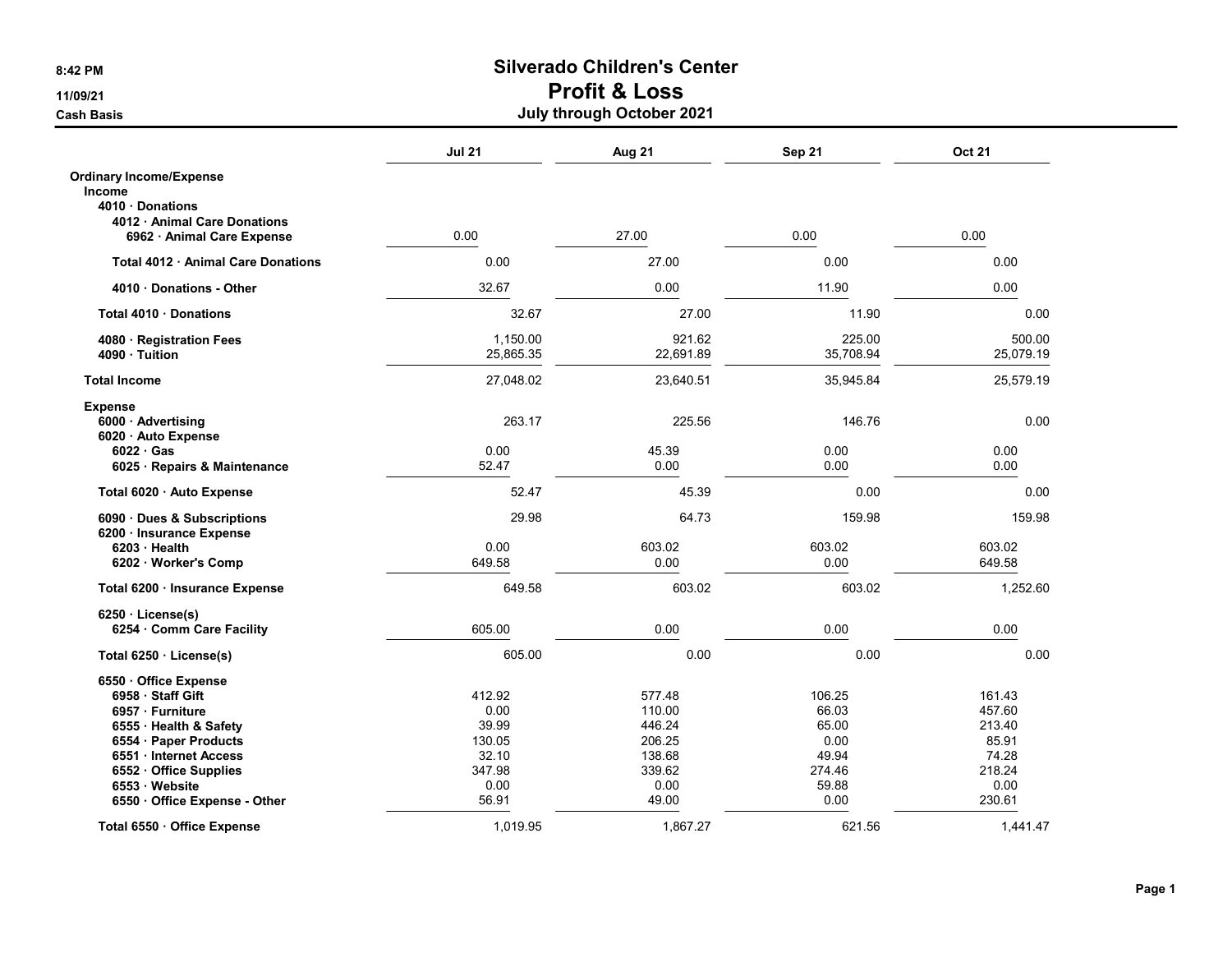#### 8:42 PM Silverado Children's Center 11/09/21 Profit & Loss

#### Cash Basis July through October 2021

|                                                     | <b>Jul 21</b> | <b>Aug 21</b> | Sep 21    | <b>Oct 21</b> |
|-----------------------------------------------------|---------------|---------------|-----------|---------------|
| 6640 · Legal & Prof Fees                            |               |               |           |               |
| $6642 \cdot$ Legal                                  | 450.00        | 165.00        | 0.00      | 0.00          |
| 6644 · Bookkeeping                                  | 2,250.00      | 750.00        | 750.00    | 750.00        |
| Total 6640 · Legal & Prof Fees                      | 2,700.00      | 915.00        | 750.00    | 750.00        |
| 6790 Salaries & Wages                               |               |               |           |               |
| 6793 Director                                       | 3,768.89      | 3,768.88      | 3,768.88  | 4,361.54      |
| 6792 Staff                                          | 6,574.24      | 8,155.33      | 8,873.93  | 11,861.15     |
| Total 6790 · Salaries & Wages                       | 10,343.13     | 11,924.21     | 12,642.81 | 16,222.69     |
| 6800 · Payroll Expenses                             |               |               |           |               |
| 6806 · Payroll Processing Fees                      | 122.50        | 175.00        | 175.00    | 210.00        |
| 6801 ETT                                            | 2.48          | 5.29          | 7.47      | 10.25         |
| 6803 Medicare                                       | 360.88        | 417.12        | 432.98    | 571.70        |
| 6804 · Social Security                              | 1,543.18      | 833.01        | 890.37    | 1,381.03      |
| $6805 \cdot SUI$                                    | 67.93         | 126.94        | 179.66    | 245.56        |
| 6800 · Payroll Expenses - Other                     | 1,149.86      | 2,171.23      | 2,242.88  | 3,047.01      |
| Total 6800 · Payroll Expenses                       | 3,246.83      | 3,728.59      | 3,928.36  | 5,465.55      |
| 6820 · Postage                                      | 11.00         | 0.00          | 0.00      | 0.00          |
| 6900 · Repairs & Mtce                               |               |               |           |               |
| 6901 · Building/Grounds                             | 540.00        | 1,172.63      | 7,340.00  | 2,388.39      |
| 6903 · Equipment                                    | 2.209.00      | 0.00          | 269.36    | 0.00          |
| 6905 Janitorial                                     | 21.09         | 791.38        | 3,341.09  | 1,111.46      |
| 6900 · Repairs & Mtce - Other                       | 113.32        | 216.22        | 354.18    | 310.22        |
| Total 6900 · Repairs & Mtce                         | 2,883.41      | 2.180.23      | 11,304.63 | 3,810.07      |
| 6930 · Substitute Teacher Expense<br>6940 Utilities | 1,198.46      | 0.00          | 0.00      | 963.23        |
| 6941 Gas & Electric                                 | 419.13        | 476.59        | 427.57    | 262.94        |
| $6943 \cdot$ Trash                                  | 0.00          | 124.63        | 0.00      | 277.13        |
| Total 6940 · Utilities                              | 419.13        | 601.22        | 427.57    | 540.07        |
| 6950 · Program Expense                              |               |               |           |               |
| 6956 Consumables/Art Supplies                       | 471.43        | 0.00          | 0.00      | 43.41         |
| 6951 Animal Supplies                                | 500.84        | 614.38        | 1,067.80  | 251.80        |
| 6952 Curriculum Supp/Non Consumable                 | 329.12        | 270.07        | 0.00      | 352.96        |
| 6955 · Snacks/Food                                  | 575.94        | 829.26        | 369.17    | 553.85        |
| Total 6950 · Program Expense                        | 1,877.33      | 1,713.71      | 1,436.97  | 1,202.02      |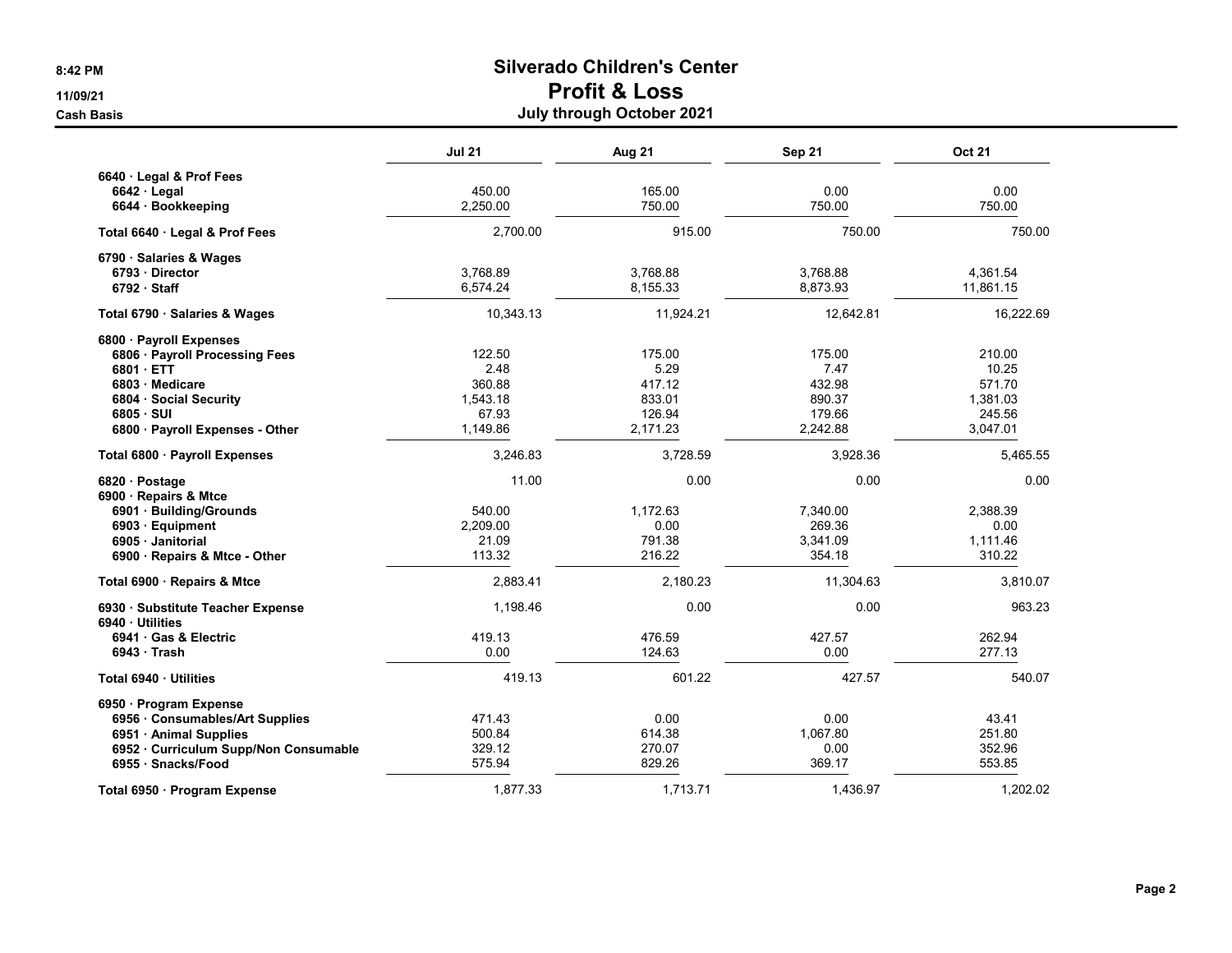| 8:42 PM                       |                                                       | <b>Silverado Children's Center</b> |           |               |  |  |
|-------------------------------|-------------------------------------------------------|------------------------------------|-----------|---------------|--|--|
| 11/09/21<br><b>Cash Basis</b> | <b>Profit &amp; Loss</b><br>July through October 2021 |                                    |           |               |  |  |
|                               | <b>Jul 21</b>                                         | Aug 21                             | Sep 21    | <b>Oct 21</b> |  |  |
| 6970 · Telephone              | 109.98                                                | 67.40                              | 176.68    | 74.90         |  |  |
| <b>Total Expense</b>          | 25,409.42                                             | 23,936.33                          | 32,198.34 | 31,882.58     |  |  |
| <b>Net Ordinary Income</b>    | 1,638.60                                              | $-295.82$                          | 3,747.50  | $-6,303.39$   |  |  |
| Net Income                    | 1,638.60                                              | -295.82                            | 3,747.50  | $-6,303.39$   |  |  |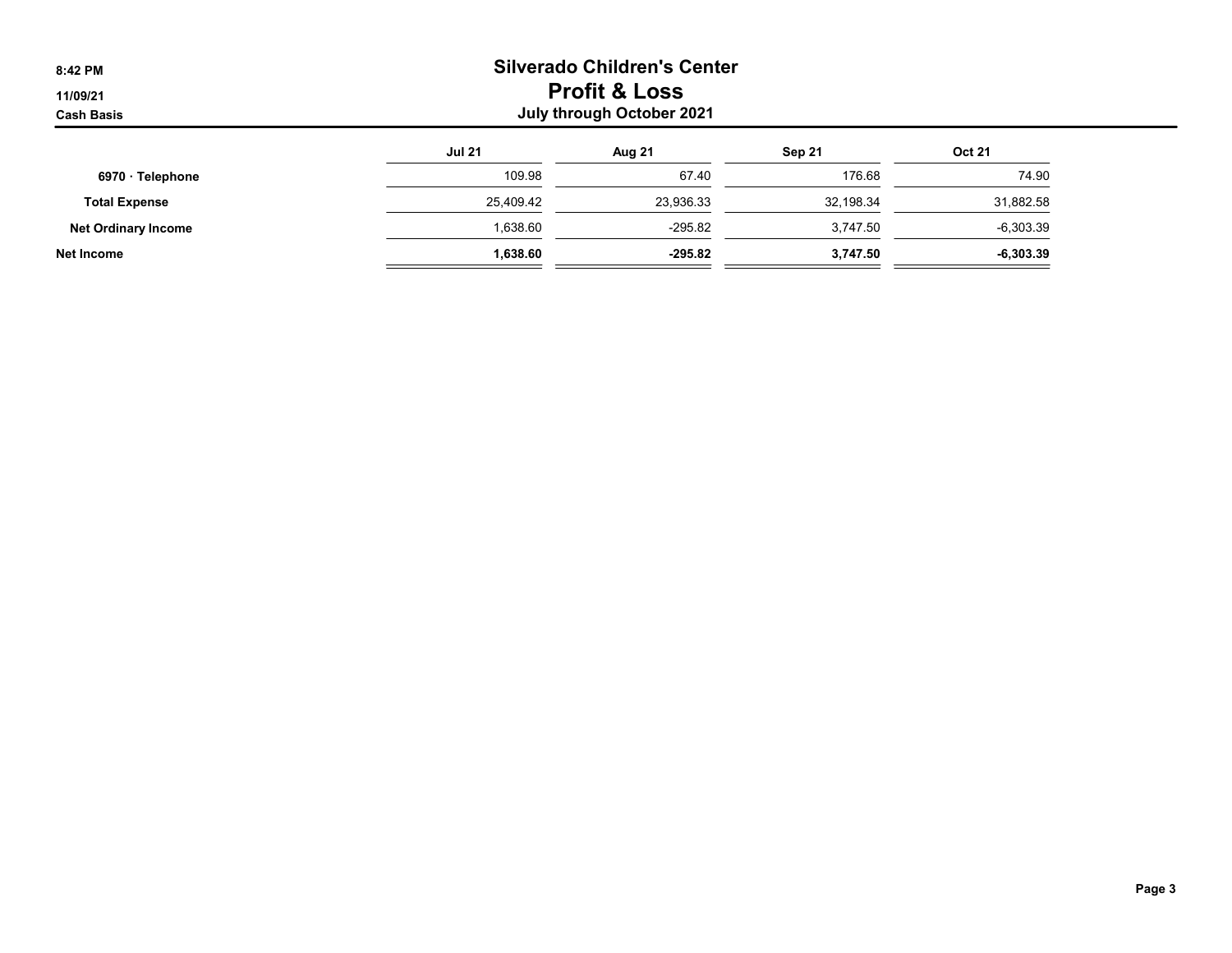#### 8:42 PM Silverado Children's Center 11/09/21 Profit & Loss Cash Basis July through October 2021

|                                         | <b>TOTAL</b>   |
|-----------------------------------------|----------------|
| <b>Ordinary Income/Expense</b>          |                |
| Income<br>4010 · Donations              |                |
| 4012 Animal Care Donations              |                |
| 6962 · Animal Care Expense              | 27.00          |
| Total 4012 · Animal Care Donations      | 27.00          |
| 4010 Donations - Other                  | 44.57          |
| Total 4010 Donations                    | 71.57          |
| 4080 · Registration Fees                | 2,796.62       |
| 4090 Tuition                            | 109,345.37     |
| <b>Total Income</b>                     | 112,213.56     |
| <b>Expense</b>                          |                |
| 6000 · Advertising                      | 635.49         |
| 6020 · Auto Expense                     |                |
| $6022$ Gas                              | 45.39<br>52.47 |
| 6025 · Repairs & Maintenance            |                |
| Total 6020 · Auto Expense               | 97.86          |
| 6090 Dues & Subscriptions               | 414.67         |
| 6200 · Insurance Expense<br>6203 Health | 1,809.06       |
| 6202 · Worker's Comp                    | 1,299.16       |
|                                         |                |
| Total 6200 · Insurance Expense          | 3,108.22       |
| 6250 License(s)                         |                |
| 6254 Comm Care Facility                 | 605.00         |
| Total 6250 · License(s)                 | 605.00         |
| 6550 · Office Expense                   |                |
| 6958 · Staff Gift                       | 1,258.08       |
| 6957 · Furniture                        | 633.63         |
| 6555 · Health & Safety                  | 764.63         |
| 6554 · Paper Products                   | 422.21         |
| 6551 Internet Access                    | 295.00         |
| 6552 · Office Supplies                  | 1,180.30       |
| 6553 · Website                          | 59.88          |
| 6550 Office Expense - Other             | 336.52         |
| Total 6550 · Office Expense             | 4,950.25       |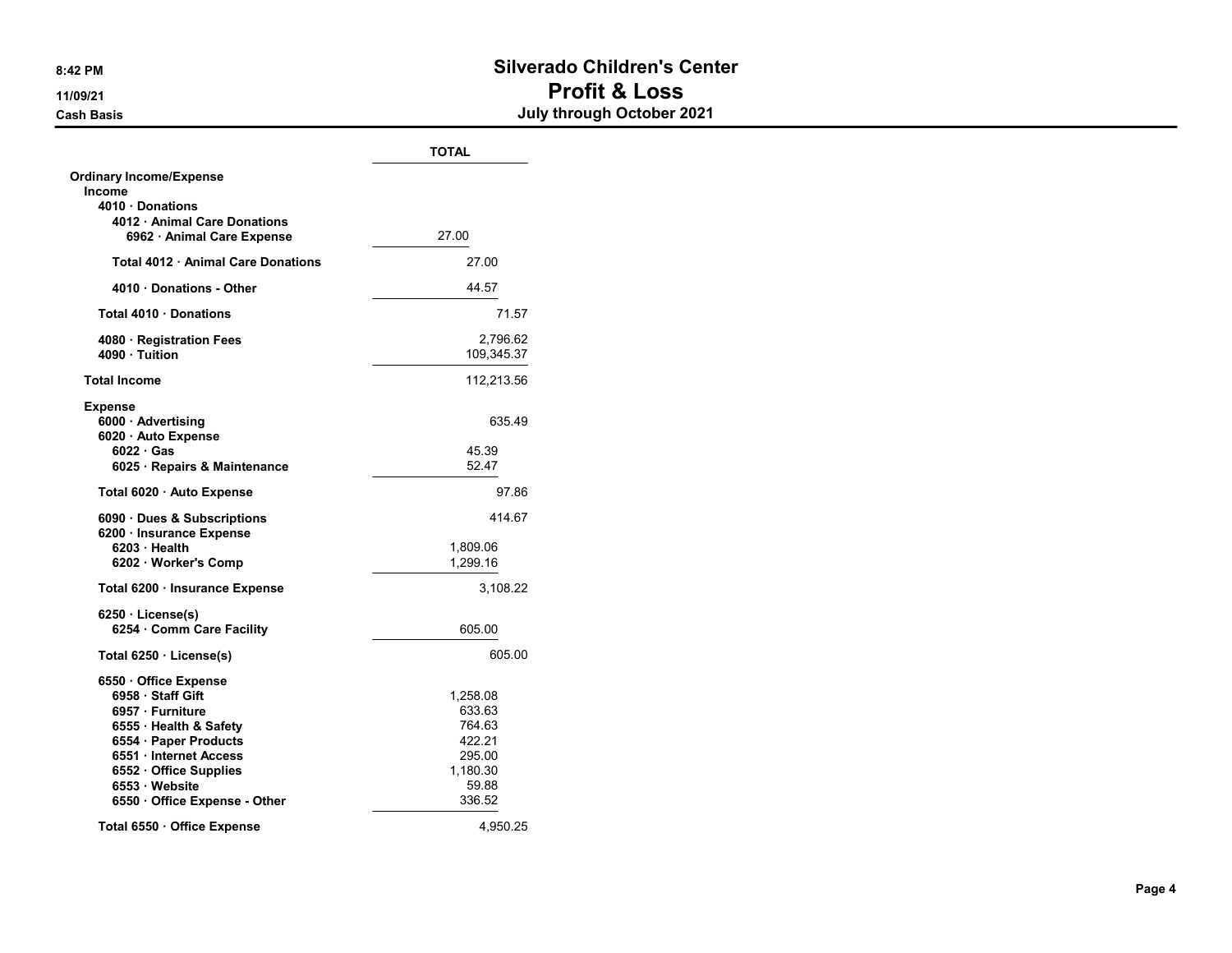#### 8:42 PM Silverado Children's Center 11/09/21 Profit & Loss Cash Basis July through October 2021

|                                                                                                                                                                   | <b>TOTAL</b>                                                  |
|-------------------------------------------------------------------------------------------------------------------------------------------------------------------|---------------------------------------------------------------|
| 6640 Legal & Prof Fees<br>$6642 \cdot$ Legal<br>6644 · Bookkeeping                                                                                                | 615.00<br>4,500.00                                            |
| Total 6640 · Legal & Prof Fees                                                                                                                                    | 5,115.00                                                      |
| 6790 · Salaries & Wages<br>6793 Director<br>6792 Staff                                                                                                            | 15,668.19<br>35,464.65                                        |
| Total 6790 · Salaries & Wages                                                                                                                                     | 51,132.84                                                     |
| 6800 · Payroll Expenses<br>6806 · Payroll Processing Fees<br>6801 ETT<br>6803 Medicare<br>6804 · Social Security<br>6805 · SUI<br>6800 · Payroll Expenses - Other | 682.50<br>25.49<br>1,782.68<br>4,647.59<br>620.09<br>8,610.98 |
| Total 6800 · Payroll Expenses                                                                                                                                     | 16,369.33                                                     |
| 6820 · Postage<br>6900 · Repairs & Mtce<br>6901 · Building/Grounds<br>6903 · Equipment<br>6905 Janitorial<br>6900 · Repairs & Mtce - Other                        | 11.00<br>11,441.02<br>2,478.36<br>5,265.02<br>993.94          |
| Total 6900 · Repairs & Mtce                                                                                                                                       | 20,178.34                                                     |
| 6930 · Substitute Teacher Expense<br>6940 Utilities<br>6941 Gas & Electric<br>6943 Trash                                                                          | 2,161.69<br>1,586.23<br>401.76                                |
| Total 6940 Utilities                                                                                                                                              | 1,987.99                                                      |
| 6950 · Program Expense<br>6956 · Consumables/Art Supplies<br>6951 · Animal Supplies<br>6952 Curriculum Supp/Non Consumable<br>6955 · Snacks/Food                  | 514.84<br>2,434.82<br>952.15<br>2,328.22                      |
| Total 6950 · Program Expense                                                                                                                                      | 6,230.03                                                      |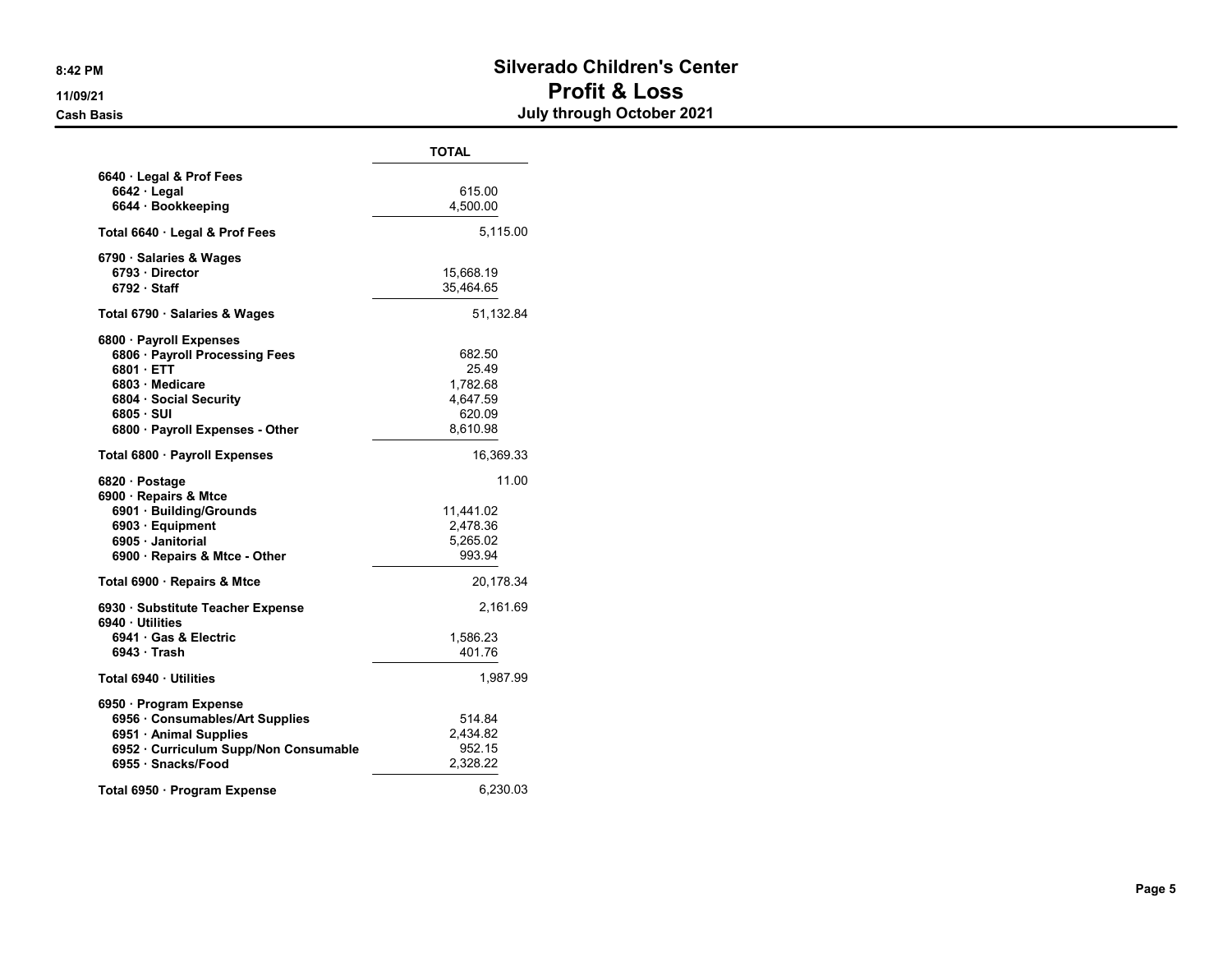|                            | <b>TOTAL</b> |
|----------------------------|--------------|
| 6970 · Telephone           | 428.96       |
| <b>Total Expense</b>       | 113,426.67   |
| <b>Net Ordinary Income</b> | $-1,213.11$  |
| Net Income                 | $-1,213.11$  |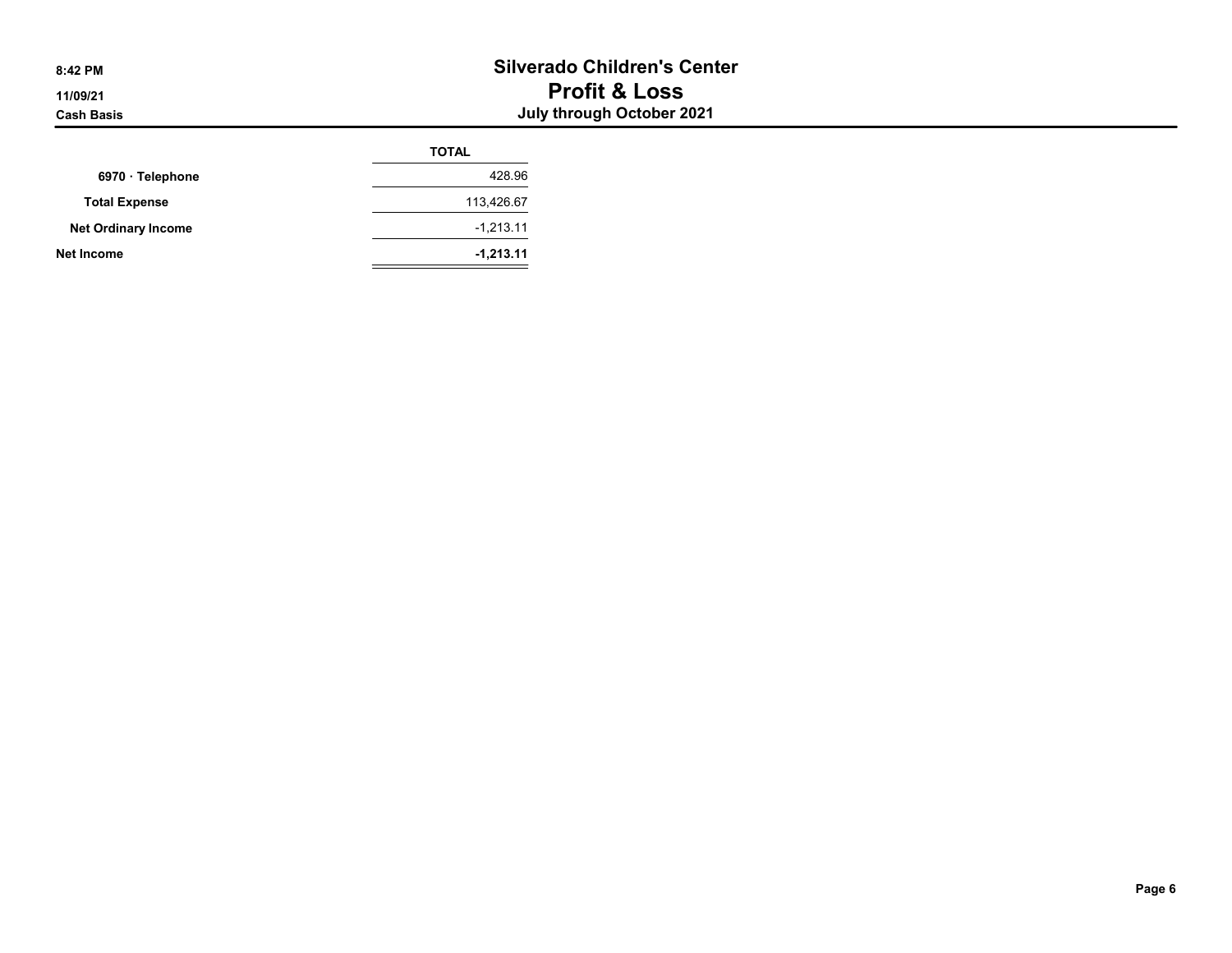#### 8:28 PM Silverado Children's Center 11/09/21 Balance Sheet Accrual Basis **Accrual Basis** As of October 31, 2021

|                                                                                                                                                                                                                                                                                                                                    | Oct 31, 21                                                                                            |
|------------------------------------------------------------------------------------------------------------------------------------------------------------------------------------------------------------------------------------------------------------------------------------------------------------------------------------|-------------------------------------------------------------------------------------------------------|
| <b>ASSETS</b><br><b>Current Assets</b><br><b>Checking/Savings</b><br>1000 · B of A Checking<br>1030 · Bus. Savings-BofA                                                                                                                                                                                                            | 2,133.92<br>17,052.35                                                                                 |
| <b>Total Checking/Savings</b>                                                                                                                                                                                                                                                                                                      | 19,186.27                                                                                             |
| <b>Total Current Assets</b>                                                                                                                                                                                                                                                                                                        | 19,186.27                                                                                             |
| <b>Fixed Assets</b><br>1500 · Fixed Asset(s)<br>1510 · Buildings & Improvements<br>1520 Furniture & Equipment<br>1530 · Accum Depr                                                                                                                                                                                                 | 302,614.65<br>54,762.51<br>-340,565.00                                                                |
| Total 1500 · Fixed Asset(s)                                                                                                                                                                                                                                                                                                        | 16,812.16                                                                                             |
| <b>Total Fixed Assets</b>                                                                                                                                                                                                                                                                                                          | 16,812.16                                                                                             |
| TOTAL ASSETS                                                                                                                                                                                                                                                                                                                       | 35,998.43                                                                                             |
| <b>LIABILITIES &amp; EQUITY</b><br>Liabilities<br><b>Current Liabilities</b><br><b>Accounts Payable</b><br>2000 · Accounts Payable                                                                                                                                                                                                 | 10,379.66                                                                                             |
| <b>Total Accounts Payable</b>                                                                                                                                                                                                                                                                                                      | 10,379.66                                                                                             |
| <b>Other Current Liabilities</b><br>2100 · Payroll Liabilities<br>2102 · CA Withholding<br>2103 CA SDI<br>2105 ETT<br>2106 · Federal Withholding<br>2108 · Health Ins (Emp)<br>2109 Medicare - Company<br>2110 · Medicare - Employee<br>2111 · Social Security - Company<br>$2113 \cdot SUI$<br>2100 · Payroll Liabilities - Other | -130.58<br>-895.70<br>0.09<br>-469.89<br>65.25<br>$-180.23$<br>0.01<br>$-24.03$<br>153.21<br>$-65.25$ |
| Total 2100 · Payroll Liabilities                                                                                                                                                                                                                                                                                                   | -1,547.12                                                                                             |
| 2200 · Note(s) Payable<br>2201 SMRPD<br>SMRPD (2nd Loan)<br>2201 · SMRPD - Other                                                                                                                                                                                                                                                   | 66,447.95<br>28,950.00                                                                                |
| Total 2201 · SMRPD                                                                                                                                                                                                                                                                                                                 | 95,397.95                                                                                             |
| 2202 · Old Payable to SMPRD                                                                                                                                                                                                                                                                                                        | 36,848.21                                                                                             |
| Total 2200 · Note(s) Payable                                                                                                                                                                                                                                                                                                       | 132,246.16                                                                                            |
| <b>Total Other Current Liabilities</b>                                                                                                                                                                                                                                                                                             | 130,699.04                                                                                            |
| <b>Total Current Liabilities</b>                                                                                                                                                                                                                                                                                                   | 141,078.70                                                                                            |
| <b>Total Liabilities</b>                                                                                                                                                                                                                                                                                                           | 141,078.70                                                                                            |
| Equity<br>3900 · Retained Earnings<br><b>Net Income</b>                                                                                                                                                                                                                                                                            | -106,216.63<br>1,136.36                                                                               |
| <b>Total Equity</b>                                                                                                                                                                                                                                                                                                                | -105,080.27                                                                                           |
| <b>TOTAL LIABILITIES &amp; EQUITY</b>                                                                                                                                                                                                                                                                                              | 35,998.43                                                                                             |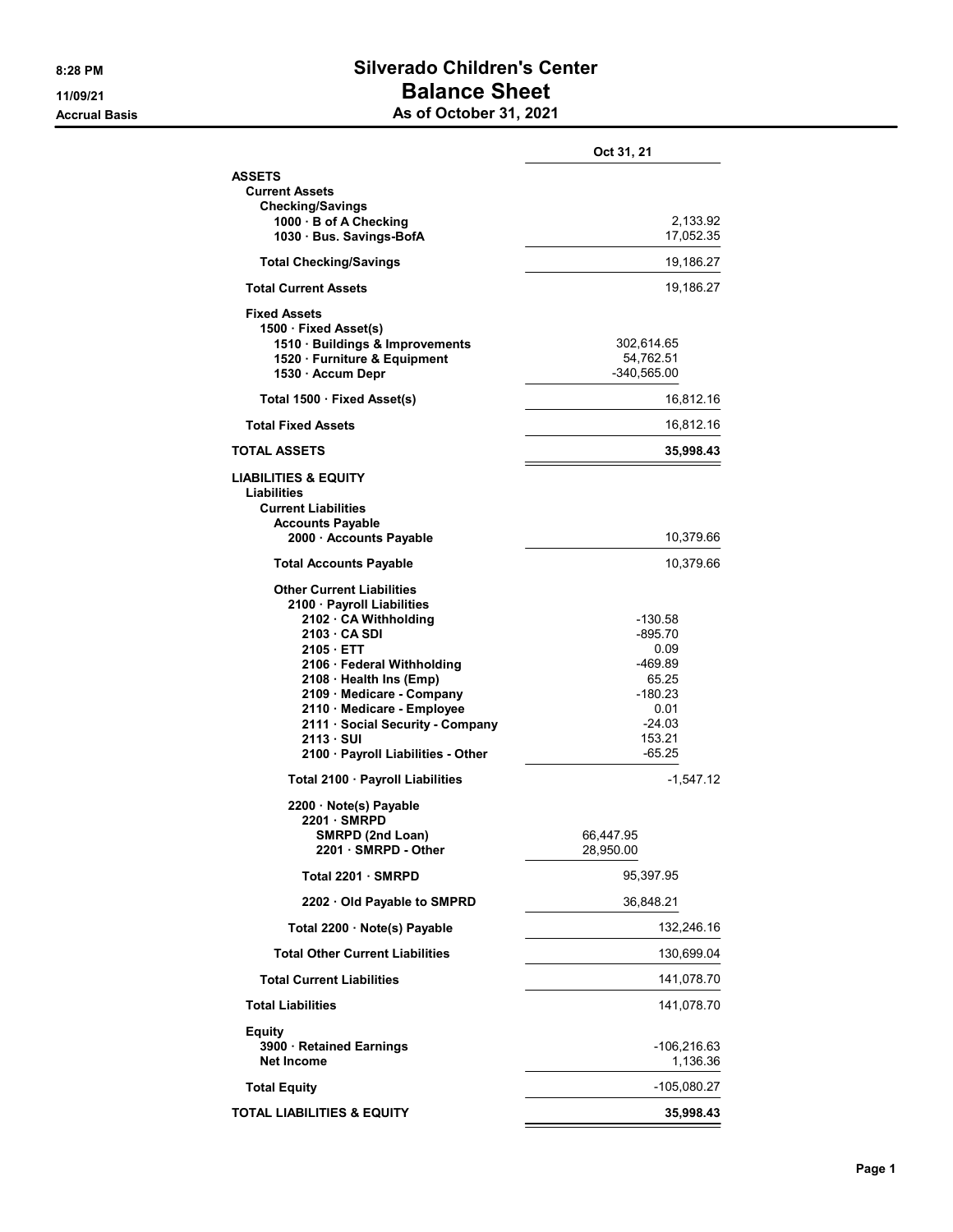#### 8:30 PM Silverado Children's Center 11/09/21 Transaction List by Vendor October 2021

| <b>Type</b>                            | <b>Date</b> | Num    | Memo               | <b>Account</b>            | Clr      | <b>Split</b>               | Debit | <b>Credit</b> |
|----------------------------------------|-------------|--------|--------------------|---------------------------|----------|----------------------------|-------|---------------|
| <b>Albertson's</b>                     |             |        |                    |                           |          |                            |       |               |
| Check                                  | 10/05/2021  |        |                    | $1000 \cdot B$ of A Check | Х        | $6955 \cdot$ Snacks/       |       | 87.24         |
| Check                                  | 10/25/2021  |        |                    | $1000 \cdot B$ of A Check | X        | $6955 \cdot$ Snacks/       |       | 27.96         |
| Amazon.com                             |             |        |                    |                           |          |                            |       |               |
| Check                                  | 10/04/2021  |        |                    | $1000 \cdot B$ of A Check | Х        | $6552 \cdot$ Office S      |       | 23.14         |
| Check                                  | 10/14/2021  |        |                    | 1000 · B of A Check       | X        | $6552 \cdot$ Office S      |       | 48.37         |
| Check                                  | 10/18/2021  |        | Digital            | $1000 \cdot B$ of A Check | X        | $6090 \cdot$ Dues &        |       | 14.99         |
| Check                                  | 10/21/2021  |        |                    | 1000 · B of A Check       | Χ        | 6905 · Janitorial          |       | 13.58         |
| Check                                  | 10/22/2021  |        |                    | $1000 \cdot B$ of A Check | $\times$ | -SPLIT-                    |       | 104.32        |
| Check                                  | 10/25/2021  |        | <b>Covid Tests</b> | $1000 \cdot B$ of A Check | X        | $6555 \cdot$ Health        |       | 188.50        |
| Check                                  | 10/29/2021  |        |                    | 1000 · B of A Check       | X        | $6090 \cdot$ Dues &        |       | 14.00         |
| Apple.com                              |             |        |                    |                           |          |                            |       |               |
| Check                                  | 10/25/2021  |        | Cloud              | $1000 \cdot B$ of A Check | X        | $6090 \cdot$ Dues &        |       | 2.99          |
| AT&T                                   |             |        |                    |                           |          |                            |       |               |
| Check                                  | 10/05/2021  |        |                    | $1000 \cdot B$ of A Check | х        | $6551 \cdot$ Internet      |       | 74.28         |
| Check                                  | 10/19/2021  |        |                    | $1000 \cdot B$ of A Check | X        | 6970 · Telepho             |       | 32.10         |
| Check                                  | 10/29/2021  |        |                    | $1000 \cdot B$ of A Check | X.       | $6970 \cdot$ Telepho       |       | 42.80         |
| Audible                                |             |        |                    |                           |          |                            |       |               |
| Check                                  | 10/08/2021  |        |                    | $1000 \cdot B$ of A Check | X        | 6952 · Curricul            |       | 3.41          |
| <b>Bank of America</b>                 |             |        |                    |                           |          |                            |       |               |
| Check                                  | 10/01/2021  |        | Transfer to S      | $1000 \cdot B$ of A Check | Χ        | $6943 \cdot$ Trash         |       | 124.63        |
| Check                                  | 10/29/2021  |        | Transfer to S      | $1000 \cdot B$ of A Check | Χ        | $6943 \cdot$ Trash         |       | 152.50        |
|                                        |             |        |                    |                           | X        | $1030 \cdot$ Bus, Sa       |       |               |
| Check                                  | 10/29/2021  |        | Monthly Trans      | $1000 \cdot B$ of A Check |          |                            |       | 1,000.00      |
| <b>California Choice Benefit Admin</b> |             |        |                    |                           |          |                            |       |               |
| Check                                  | 10/20/2021  |        | November Co        | 1000 · B of A Check       | X.       | $6203 \cdot$ Health        |       | 603.02        |
| <b>Canyon Feed &amp; Tack</b>          |             |        |                    |                           |          |                            |       |               |
| Check                                  | 10/05/2021  |        | Account #737       | $1000 \cdot B$ of A Check | X        | $6951 \cdot$ Animal        |       | 67.95         |
| Check                                  | 10/12/2021  |        | Account #737       | 1000 · B of A Check       | X        | $6951 \cdot$ Animal        |       | 67.95         |
| Check                                  | 10/18/2021  |        | Account #737       | $1000 \cdot B$ of A Check | X        | 6951 · Animal              |       | 47.95         |
| Check                                  | 10/26/2021  |        | Account #737       | 1000 · B of A Check       | X        | 6951 · Animal              |       | 67.95         |
| <b>CAPRI</b>                           |             |        |                    |                           |          |                            |       |               |
| Bill                                   | 10/01/2021  | 5330   | Second Quart       | 2000 · Accounts Pa        |          | $6202 \cdot \text{Worker}$ |       | 649.58        |
| <b>Bill Pmt -Check</b>                 | 10/10/2021  | 8361   | Second Quart       | $1000 \cdot B$ of A Check | X        | $2000 \cdot$ Account       |       | 649.58        |
| <b>Discount School Supply</b>          |             |        |                    |                           |          |                            |       |               |
| Check                                  | 10/25/2021  |        | Account #003       | $1000 \cdot B$ of A Check | Χ        | $6952 \cdot$ Curricul      |       | 27.99         |
| Check                                  | 10/26/2021  |        | Account #003       | $1000 \cdot B$ of A Check | X        | 6952 · Curricul            |       | 292.62        |
| Door Dash                              |             |        |                    |                           |          |                            |       |               |
| Check                                  | 10/07/2021  |        | Pick Up Stix       | $1000 \cdot B$ of A Check | Χ        | 6958 · Staff Gift          |       | 64.86         |
| Check                                  | 10/28/2021  |        | Corner Bakery      | 1000 · B of A Check       | X        | 6958 · Staff Gift          |       | 56.57         |
| <b>Elms Pest Control</b>               |             |        |                    |                           |          |                            |       |               |
| <b>Bill Pmt - Check</b>                | 10/29/2021  | 8376   | Remove/Repl        | $1000 \cdot B$ of A Check |          | $2000 \cdot$ Account       |       | 1,000.00      |
| <b>Fred Dohrmann</b>                   |             |        |                    |                           |          |                            |       |               |
| Bill                                   | 10/09/2021  | Inv 10 | Recessed Lig       | $2000 \cdot$ Accounts Pa  |          | -SPLIT-                    |       | 1,115.00      |
| <b>Bill Pmt - Check</b>                | 10/09/2021  | 8360   | Recessed Lig       | $1000 \cdot B$ of A Check | Χ        | 2000 · Account             |       | 1,115.00      |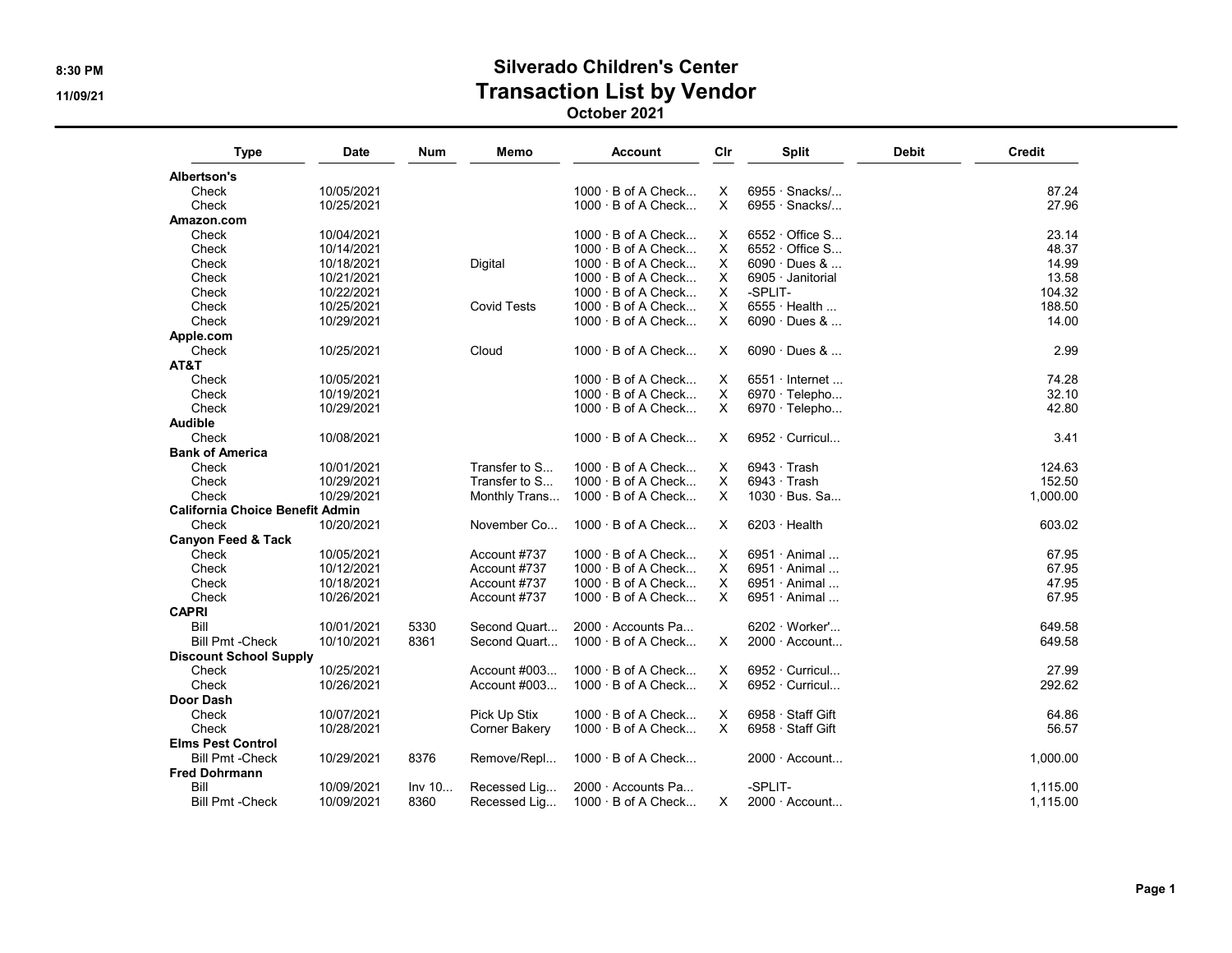#### 8:30 PM 11/09/21 Transaction List by Vendor October 2021

| <b>Type</b>                                       | <b>Date</b> | Num      | Memo          | <b>Account</b>            | Clr | <b>Split</b>          | <b>Debit</b> | Credit   |
|---------------------------------------------------|-------------|----------|---------------|---------------------------|-----|-----------------------|--------------|----------|
| <b>Home Depot</b>                                 |             |          |               |                           |     |                       |              |          |
| Bill                                              | 10/05/2021  | 69730    |               | 2000 · Accounts Pa        |     | -SPLIT-               |              | 186.16   |
| <b>Bill Pmt -Check</b>                            | 10/29/2021  | 8375     |               | $1000 \cdot B$ of A Check |     | 2000 · Account        |              | 186.16   |
| Bill                                              | 10/29/2021  | 972644   |               | 2000 Accounts Pa          |     | 6900 $\cdot$ Repairs  |              | 26.06    |
| <b>Bill Pmt -Check</b>                            | 10/29/2021  | 8378     |               | $1000 \cdot B$ of A Check |     | $2000 \cdot$ Account  |              | 26.06    |
| <b>IKEA</b>                                       |             |          |               |                           |     |                       |              |          |
| Check                                             | 10/25/2021  |          | Furniture, Sh | $1000 \cdot B$ of A Check | X   | 6957 · Furniture      |              | 86.18    |
| <b>Integrity Restoration &amp; Reconstruction</b> |             |          |               |                           |     |                       |              |          |
| Bill                                              | 10/05/2021  | 20210    | Mold Remedi   | 2000 · Accounts Pa        |     | $1510 \cdot$ Building |              | 3,302.60 |
| <b>Kati Jeffries</b>                              |             |          |               |                           |     |                       |              |          |
| Bill                                              | 10/13/2021  | Reim     | Trader Joes S | $2000 \cdot$ Accounts Pa  |     | $6955 \cdot$ Snacks/  |              | 29.04    |
| <b>Bill Pmt -Check</b>                            | 10/14/2021  | 8366     | Trader Joes S | $1000 \cdot B$ of A Check |     | $2000 \cdot$ Account  |              | 29.04    |
| Bill                                              | 10/28/2021  | Octob    | Ralphs Snacks | 2000 Accounts Pa          |     | $6955 \cdot$ Snacks/  |              | 50.61    |
| <b>Bill Pmt - Check</b>                           | 10/29/2021  | 8374     | Ralphs Snacks | $1000 \cdot B$ of A Check |     | $2000 \cdot$ Account  |              | 50.61    |
| <b>Lux Cleaning Services</b>                      |             |          |               |                           |     |                       |              |          |
| Bill                                              | 10/05/2021  | Septe    | 9/2021 Septe  | $2000 \cdot$ Accounts Pa  |     | 6905 · Janitorial     |              | 1,000.00 |
| <b>Bill Pmt - Check</b>                           | 10/20/2021  | 8370     | 9/2021 Septe  | $1000 \cdot B$ of A Check |     | $2000 \cdot$ Account  |              | 1,000.00 |
| <b>One Counted Finch Bookkeeping</b>              |             |          |               |                           |     |                       |              |          |
| Bill                                              | 10/19/2021  | $2021-.$ | September S   | 2000 Accounts Pa          |     | 6644 · Bookke         |              | 750.00   |
| <b>Bill Pmt -Check</b>                            | 10/20/2021  | 8371     | September S   | $1000 \cdot B$ of A Check |     | $2000 \cdot$ Account  |              | 750.00   |
| <b>Orkin Pest Control</b>                         |             |          |               |                           |     |                       |              |          |
| Check                                             | 10/22/2021  |          | Pest Control  | $1000 \cdot B$ of A Check | X   | 6900 · Repairs        |              | 98.00    |
| <b>Piazza Premier</b>                             |             |          |               |                           |     |                       |              |          |
| <b>Bill Pmt -Check</b>                            | 10/14/2021  | 8368     | Rachel Steinb | $1000 \cdot B$ of A Check | X   | $2000 \cdot$ Account  |              | 402.75   |
| <b>Bill Pmt - Check</b>                           | 10/29/2021  | 8377     | Ana Gamino,   | $1000 \cdot B$ of A Check |     | $2000 \cdot$ Account  |              | 560.48   |
| <b>Procare Software</b>                           |             |          |               |                           |     |                       |              |          |
| Check                                             | 10/05/2021  |          | Software      | $1000 \cdot B$ of A Check | X   | 6090 · Dues &         |              | 49.00    |
| Check                                             | 10/15/2021  |          | Software      | $1000 \cdot B$ of A Check | X   | $6090 \cdot$ Dues &   |              | 79.00    |
| <b>Sarah Pizzaruso</b>                            |             |          |               |                           |     |                       |              |          |
| Bill                                              |             |          |               |                           |     | 6957 · Furniture      |              |          |
|                                                   | 10/13/2021  | Reim     | Admin Desk, I | $2000 \cdot$ Accounts Pa  |     |                       |              | 371.42   |
| <b>Bill Pmt -Check</b>                            | 10/14/2021  | 8367     | Admin Desk, I | $1000 \cdot B$ of A Check | X   | 2000 · Account        |              | 371.42   |
| Sasha Sill                                        |             |          |               |                           |     |                       |              |          |
| Bill                                              | 10/13/2021  | Reim     | New Hose, S   | 2000 · Accounts Pa        |     | $6901 \cdot$ Building |              | 33.39    |
| <b>Bill Pmt - Check</b>                           | 10/14/2021  | 8369     | New Hose, S   | $1000 \cdot B$ of A Check | X   | 2000 · Account        |              | 33.39    |
| <b>SCE</b>                                        |             |          |               |                           |     |                       |              |          |
| Check                                             | 10/25/2021  |          |               | $1000 \cdot B$ of A Check | X   | $6941 \cdot$ Gas &    |              | 262.94   |
| <b>Smart &amp; Final</b>                          |             |          |               |                           |     |                       |              |          |
| Check                                             | 10/05/2021  |          |               | $1000 \cdot B$ of A Check | X   | -SPLIT-               |              | 191.76   |
| Soriano, Juan                                     |             |          |               |                           |     |                       |              |          |
| Bill                                              | 10/25/2021  | 10/25/   | September S   | $2000 \cdot$ Accounts Pa  |     | $6901 \cdot$ Building |              | 240.00   |
| <b>Bill Pmt -Check</b>                            | 10/27/2021  | 8372     | September S   | $1000 \cdot B$ of A Check |     | $2000 \cdot$ Account  |              | 240.00   |
| Sparklett's                                       |             |          |               |                           |     |                       |              |          |
| Check                                             | 10/15/2021  |          | Water-Coffee  | $1000 \cdot B$ of A Check | X   | $6955 \cdot$ Snacks/  |              | 121.46   |
| <b>Staples Credit Plan</b>                        |             |          |               |                           |     |                       |              |          |
| Check                                             | 10/05/2021  |          |               | $1000 \cdot B$ of A Check | X   | $6552 \cdot$ Office S |              | 9.61     |
| <b>Target</b>                                     |             |          |               |                           |     |                       |              |          |
| Check                                             | 10/13/2021  |          |               | $1000 \cdot B$ of A Check | Χ   | -SPLIT-               |              | 47.45    |
| Check                                             | 10/21/2021  |          |               | $1000 \cdot B$ of A Check | X   | -SPLIT-               |              | 114.63   |
|                                                   |             |          |               |                           |     |                       |              |          |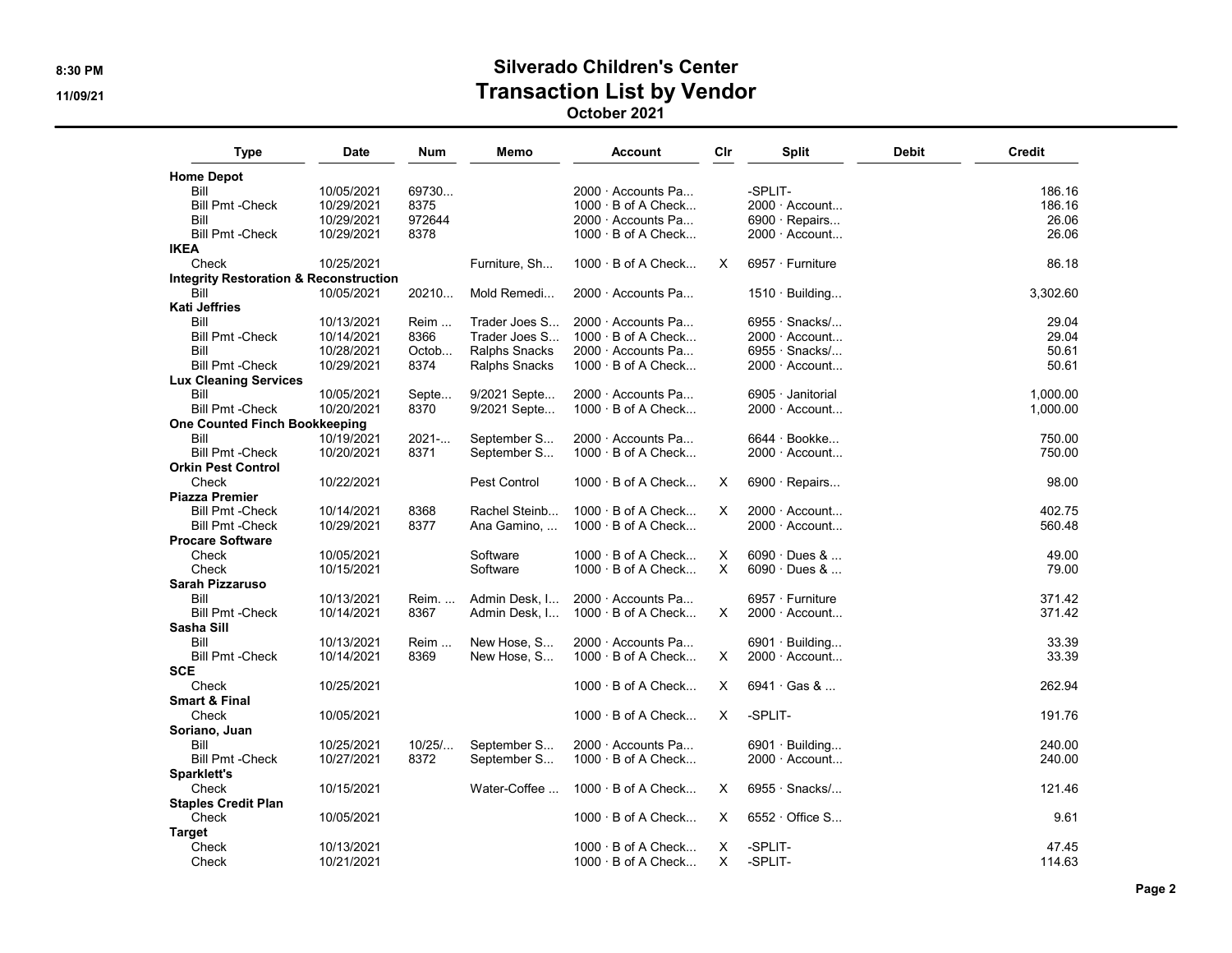#### 8:30 PM Silverado Children's Center 11/09/21 Transaction List by Vendor October 2021

| Type                              | <b>Date</b> | <b>Num</b> | Memo          | <b>Account</b>            | Cir      | Split                 | <b>Debit</b> | Credit   |
|-----------------------------------|-------------|------------|---------------|---------------------------|----------|-----------------------|--------------|----------|
| <b>The Computer Guys</b><br>Check | 10/25/2021  |            | Computer Re   | $1000 \cdot B$ of A Check | X        | $6550 \cdot$ Office E |              | 230.61   |
| Trader Joe's                      |             |            |               |                           |          |                       |              |          |
| Check                             | 10/12/2021  |            |               | $1000 \cdot B$ of A Check | $\times$ | $6955 \cdot$ Snacks/  |              | 138.90   |
| Check                             | 10/26/2021  |            |               | $1000 \cdot B$ of A Check | X.       | $6955 \cdot$ Snacks/  |              | 98.64    |
| <b>Worksite Pay</b>               |             |            |               |                           |          |                       |              |          |
| Check                             | 10/14/2021  |            | Payroll # 202 | $1000 \cdot B$ of A Check | X        | -SPLIT-               |              | 8.878.20 |
| Check                             | 10/15/2021  |            | Payroll # 202 | $1000 \cdot B$ of A Check | $\times$ | -SPLIT-               |              | 3.032.43 |
| Check                             | 10/28/2021  |            | Payroll # 202 | $1000 \cdot B$ of A Check | $\times$ | -SPLIT-               |              | 2,433.12 |
| Check                             | 10/28/2021  |            | Pavroll # 202 | $1000 \cdot B$ of A Check | X        | -SPLIT-               |              | 7.157.62 |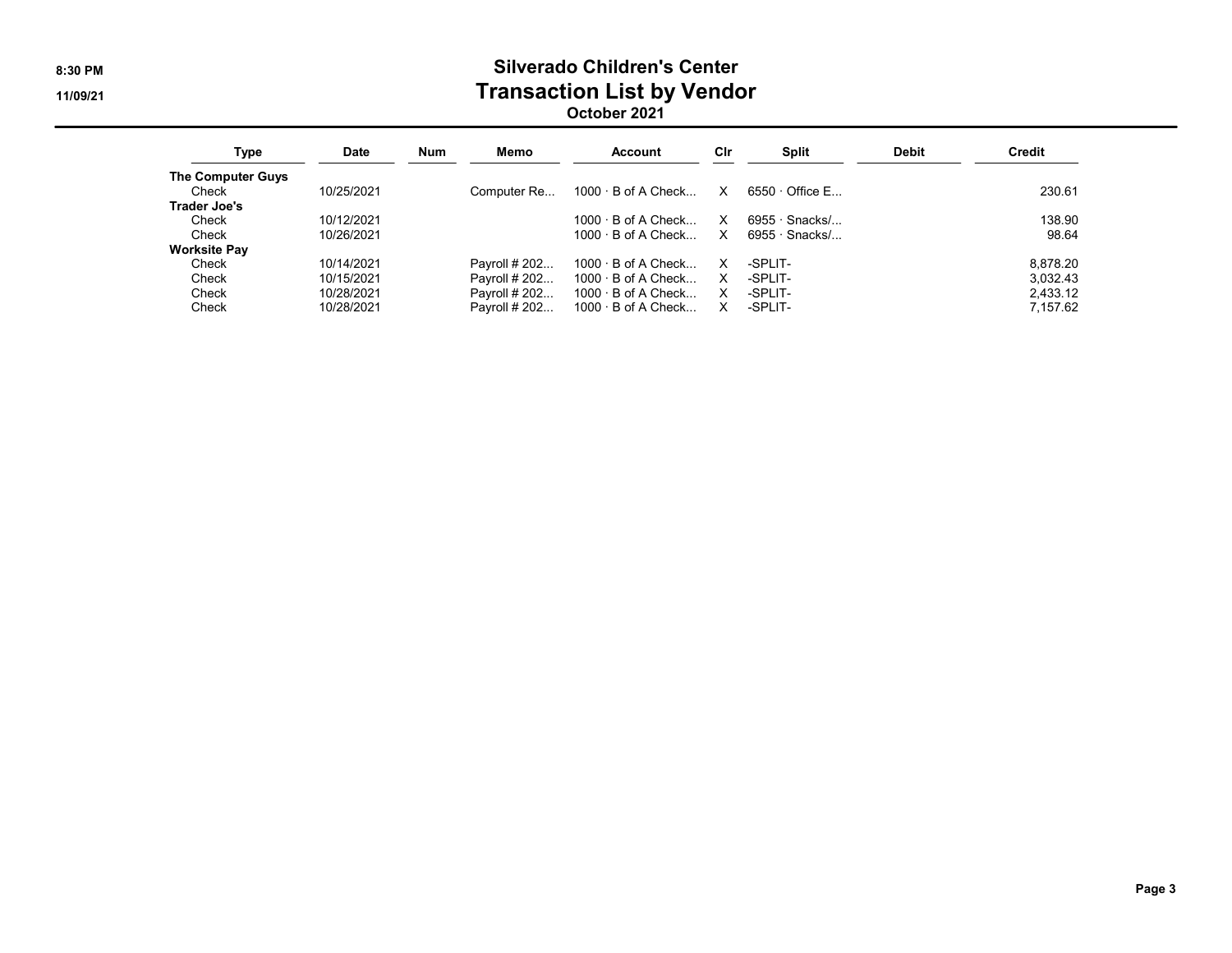#### 8:29 PM Silverado Children's Center 11/09/21 **Deposit Detail** October 2021

| <b>Type</b>    | Num | Date       | Name                           | <b>Account</b>           | <b>Amount</b> |
|----------------|-----|------------|--------------------------------|--------------------------|---------------|
| <b>Deposit</b> |     | 10/06/2021 |                                | $1000 \cdot B$ of A Chec | 8,923.85      |
|                |     |            | Bennett, James                 | $4090 \cdot$ Tuition     | $-616.35$     |
|                |     |            | Spradlin, Amanda               | $4090 \cdot$ Tuition     | -467.50       |
|                |     |            | Wilson, Kat                    | 4090 · Tuition           | $-343.75$     |
|                |     |            | Chang, Judith                  | $4090 \cdot$ Tuition     | $-521.25$     |
|                |     |            | Roberts, Faith                 | $4090 \cdot$ Tuition     | $-620.00$     |
|                |     |            | Franco, Nadine                 | $4090 \cdot$ Tuition     | $-618.75$     |
|                |     |            | Kwan, Hollie                   | $4090 \cdot$ Tuition     | $-575.00$     |
|                |     |            | Hunstman, Alicia               | $4090 \cdot$ Tuition     | $-821.25$     |
|                |     |            | Sleeis Gubareva, Ka            | $4090 \cdot$ Tuition     | $-412.50$     |
|                |     |            | Quezada, Jenna                 | $4090 \cdot$ Tuition     | $-2,221.25$   |
|                |     |            | Martin Beiter, Kari            | $4090 \cdot$ Tuition     | -607.50       |
|                |     |            | Potter, Kaily                  | $4090 \cdot$ Tuition     | -498.75       |
|                |     |            | Children's Home So             | $4090 \cdot$ Tuition     | $-600.00$     |
| TOTAL          |     |            |                                |                          | $-8,923.85$   |
| <b>Deposit</b> |     | 10/06/2021 |                                | $1000 \cdot B$ of A Chec | 10,580.89     |
|                |     |            | Milburn, Eugene                | $4090 \cdot$ Tuition     | -431.25       |
|                |     |            | Ruiz, Nicole                   | $4090 \cdot$ Tuition     | $-506.25$     |
|                |     |            | Ketcham, Kami                  | $4090 \cdot$ Tuition     | $-607.50$     |
|                |     |            | Jeffries, Kaley                | $4090 \cdot$ Tuition     | $-260.63$     |
|                |     |            | Gentile, Robyn                 | $4090 \cdot$ Tuition     | $-337.50$     |
|                |     |            | Hill, Rachael                  | $4090 \cdot$ Tuition     | $-337.50$     |
|                |     |            | Smith, Christie                | $4090 \cdot$ Tuition     | $-343.75$     |
|                |     |            | Link, Jamie                    | $4090 \cdot$ Tuition     | $-390.00$     |
|                |     |            | Rebecca Berkowitz              | $4090 \cdot$ Tuition     | $-412.50$     |
|                |     |            | MacBeth, Angela                | $4090 \cdot$ Tuition     | $-550.00$     |
|                |     |            | Goffredo, David                | $4090 \cdot$ Tuition     | $-607.76$     |
|                |     |            | Morgan, Jason                  | $4090 \cdot$ Tuition     | $-693.75$     |
|                |     |            | Hudson, Noah                   | $4090 \cdot$ Tuition     | $-731.25$     |
|                |     |            | Blanc, Richard                 | $4090 \cdot$ Tuition     | $-956.25$     |
|                |     |            | Hassey, Celeste                | $4090 \cdot$ Tuition     | $-337.50$     |
|                |     |            | Nishimura, Akane               | $4090 \cdot$ Tuition     | $-343.75$     |
|                |     |            | Dudley, Lauren                 | $4090 \cdot$ Tuition     | $-521.25$     |
|                |     |            | Lee, Jeannie                   | $4090 \cdot$ Tuition     | $-821.25$     |
|                |     |            |                                | $4090 \cdot$ Tuition     | $-821.25$     |
|                |     |            | Park, Annie<br>Collins, Rachel | $4090 \cdot$ Tuition     | $-570.00$     |
| <b>TOTAL</b>   |     |            |                                |                          | $-10,580.89$  |
| <b>Deposit</b> |     | 10/13/2021 |                                | $1000 \cdot B$ of A Chec | 1,557.50      |
|                |     |            | Hatch, Melissa                 | $4090 \cdot$ Tuition     | -462.50       |
|                |     |            | Kuhn, Brittney                 | $4090 \cdot$ Tuition     | -487.50       |
|                |     |            | Hutchinson, Brian              | $4090 \cdot$ Tuition     | $-607.50$     |
| <b>TOTAL</b>   |     |            |                                |                          | $-1,557.50$   |
| <b>Deposit</b> |     | 10/22/2021 |                                | $1000 \cdot B$ of A Chec | 347.50        |
|                |     |            | Mehrmand, Sara                 | $4090 \cdot$ Tuition     | $-347.50$     |
| <b>TOTAL</b>   |     |            |                                |                          | $-347.50$     |
|                |     |            |                                |                          |               |